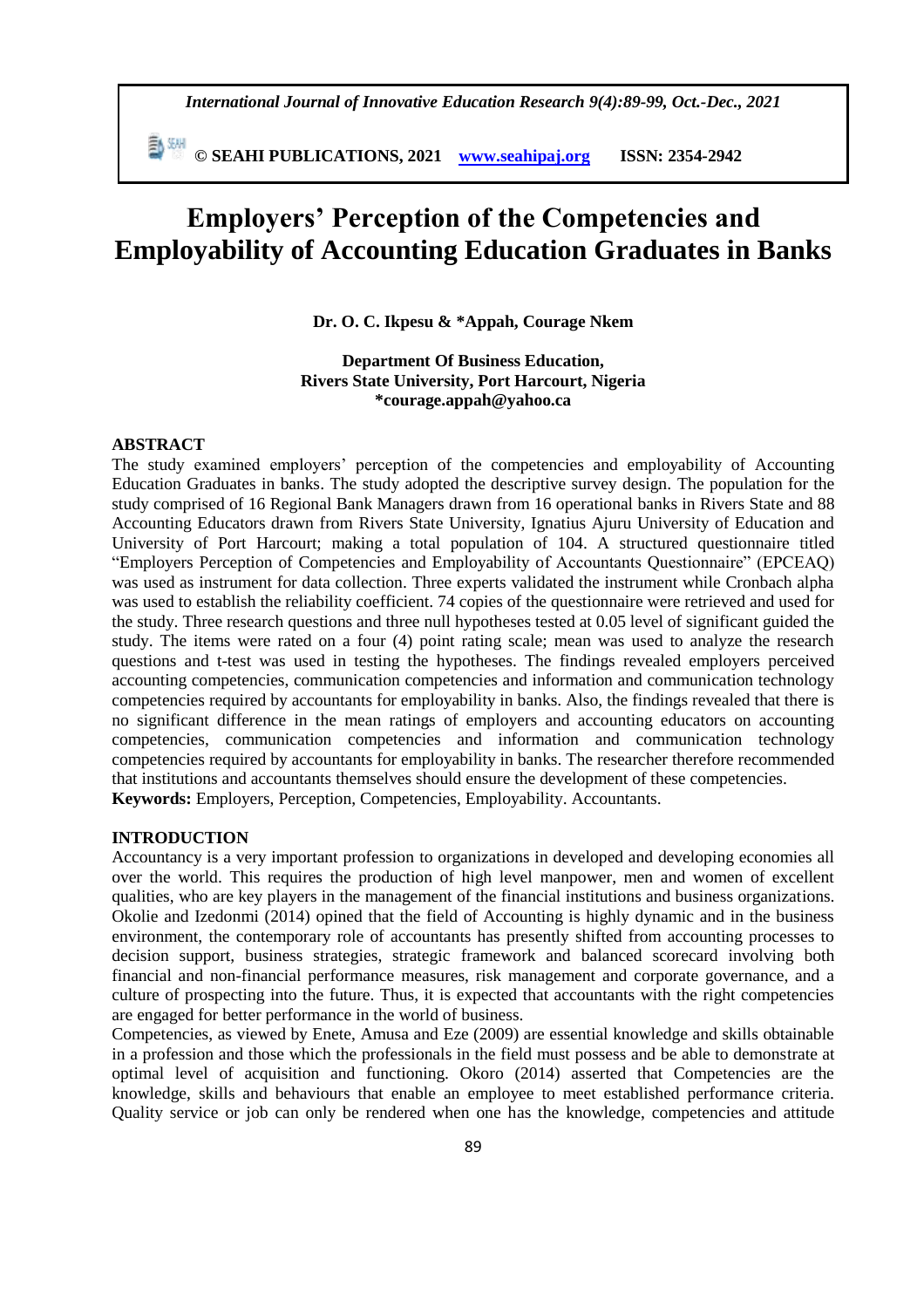required in the profession and this is the only basis for employability in any organization. Hence, Altarawneh (2016) opined that employability are sets of achievements, skills, understandings and personal attributes that make graduates more likely to gain employment and be successful in their chosen occupations which benefits themselves, the workforce, the community and the economy.

Consequently, employability is the capability of an individual based on available competencies that can bring about successful engagement in organizations. Employers expect prospective employees to possess the rightful competencies that will help them achieve their organizational objectives. ILO (2013) opined that employers are looking for core skills for employability and that these skills benefit those newly embarking in the labour market and existing employees which makes them respond more readily to changes in the workplace. Employability skills focus on graduates' abilities to adapt and use their personal and academic skills to create more tangible educational outcomes that associate graduate employability with employment. It also refers to the readiness of graduates to contribute to their organizations in terms of skills, knowledge and attitude, as well as pragmatic industry understanding (Saad & Majid, 2014). Lin (2008) opined that accounting knowledge and skills required, include core accounting knowledge, business skills, personal characteristics, business knowledge, basic techniques and general knowledge.

Similarly, Jones (2011) in course of investigating the communication skills required by accounting employers, found basic writing skills as the most important and the second being effective documentation. Jones revealed that the following written communication skills are the most important: effectively organized sentences and paragraphs; writing clearly and precisely; spelling correctly; preparing concise, accurate and supportive documents; documenting work completely and accurately; using correct grammar; conscientiously editing and revising documents; and effectively using email. Seedwell and Muyako (2015) in a study on accounting knowledge and skills desired by the employer; discovered that the computing techniques, written communication and reporting skills are required by employers.

Employability skills are not limited to technical skills, but also include non-technical ability and occupational skills of which Altarawneh (2016, p. 57) revealed that;

there are growing awareness among employers and academics of the need to provide accounting students not only with soft technical skills and accounting knowledge but also to develop other non-accounting skills such as in communication, analysis, leadership, and time management as well as possessing the necessary personal characteristics.

Accordingly, Kermis & Kermis (2010) maintained that accounting students need to acquire technical skills and other necessary skills in order to be successful. Employability of an individual depends upon available assets in terms of knowledge, skills and attitudes; the way these assets are used and deployed and the presentation of assets to prospective employers. The choice of competencies necessary for performing the increasing and varying responsibilities of accountants, according to Okolie and Izedonmi (2014) comprises of technological capabilities in the critical professional spheres of accounting, auditing, taxation, finance, business strategy, information technology, social skills, ethical skills, communication skills, managerial skills, leadership skills as perceived and desired by employers.

Employers' perceptions on the quality of graduates have become a main concern to individuals and organizations. The bottom line is that employers are looking for job applicants who not only have technical skills that can be applied in the workplace but also those who can communicate effectively; can solve problems; have good information and communication technology skills and are flexible in their approach to work (ILO 2013). Private and public sectors are becoming conscious of the need for good quality of accounting graduates and expresses concern about the need to improve the quality. Unfortunately, Accounting Education worldwide has come under criticism for failing to address the skill requirements in today's dynamic business environment. Thus, Norman, Latiff & Said (2018) asserted that the quality of accounting graduates is below employers' expectation. This seems to be a trend across all sectors, even the banking industry which is the focus of this study.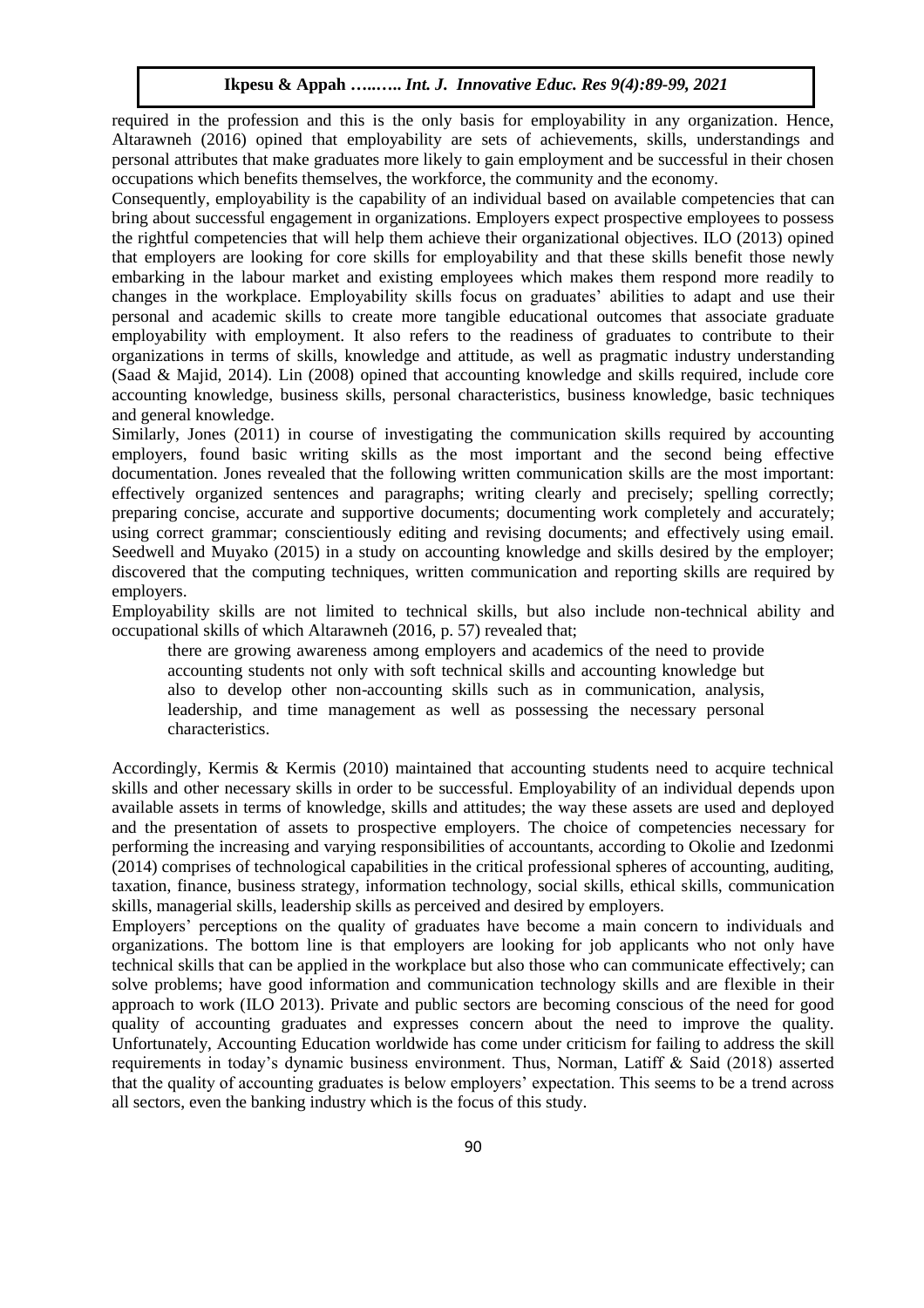Banking and finance industry are the backbone of the economic growth of a nation. For this reason the management of banking institutions is very rigid in selecting their employees. Banks require employees that are competent in skills and are able to learn faster and work around teams (Shirley & Cheah, 2012). Banks have been defined in the dictionary of economics and commerce as a number of institutions carrying out certain kinds of financial businesses (Amadi, 2007). The Nigerian banking system is patterned mainly as those found in Britain and America which include; saving banks that accepts deposits; commercial banks which do most banking businesses (services) such as accepting deposits, granting loans or overdraft, discounting bills of exchange, foreign exchange transactions, acting as agents for customers in the sale or purchase of stock, acting as executors or trustees, and providing safe custody for valuables. Currently, there are a number of banks operating with the approval of the Central Bank in Rivers State and Nigeria at large and they serve as means of employment. However, getting employment in banks remains a herculean task that requires prospective employees to possess competencies that is needed to achieve the institution's set objectives.

#### **Statement of the Problem**

Accountants in organizations are usually positioned directly under the upper management in order to be able to discuss issues related to financial accounting in organizations; thus, they work closely together with top management personnel's. This requires the engagement of accountants with competencies that will aid the quality delivery of services. The employability of accountants, employers say is driven by the competencies they possess. Over the years, observations have shown that employers go an extra mile organizing trainings for new recruits that have been selected for the job with relevant qualifications. This is particularly visible with the banking sector that spend time and money training employees immediately after the recruitment and selection process as they claim that even amongst the successful recruits there seems to be absent of the desired competencies. In line with this, Azevedo, Apfelthaler and Hurst (2012) revealed that the competencies that are imparted to students by management institutes and those required by organizations are not matching and thus there is a lot of gap between supply and demand. What then are the perceived competencies required for employability.

#### **Purpose of the Study**

The purpose of this study was to examine employers' perception of the competencies and employability of accounting education graduates in banks. Specifically, the study sought to;

- 1. Identify the perceived accounting competencies required by employers for employability of accounting education graduates in Banks in Rivers State.
- 2. Identify the perceived communication competencies required by employers for employability of accounting education graduates in Banks in Rivers State.
- 3. Identify the perceived information and communication technology competencies required by employers for employability of accounting education graduates in Banks in Rivers State.

# **Research Questions**

The following research questions guided the study:

- 1. What are the perceived accounting competencies required by employers for employability of accounting education graduates in Banks in Rivers State?
- 2. What are the perceived communication competencies required by employers for employability of accounting education graduates in Banks in Rivers State?
- 3. What are the perceived information and communication technology competencies required by employers for employability of accounting education graduates in Banks in Rivers State?

#### **Hypotheses**

The following null hypotheses were tested:

- 1. There is no significant difference in the mean ratings of employers and accounting educators on the perceived accounting competencies required for employability of accounting education graduates in Banks in Rivers State.
- 2. There is no significant difference in the mean ratings of employers and accounting educators on the perceived communication competencies required for employability of accounting education graduates in Banks in Rivers State.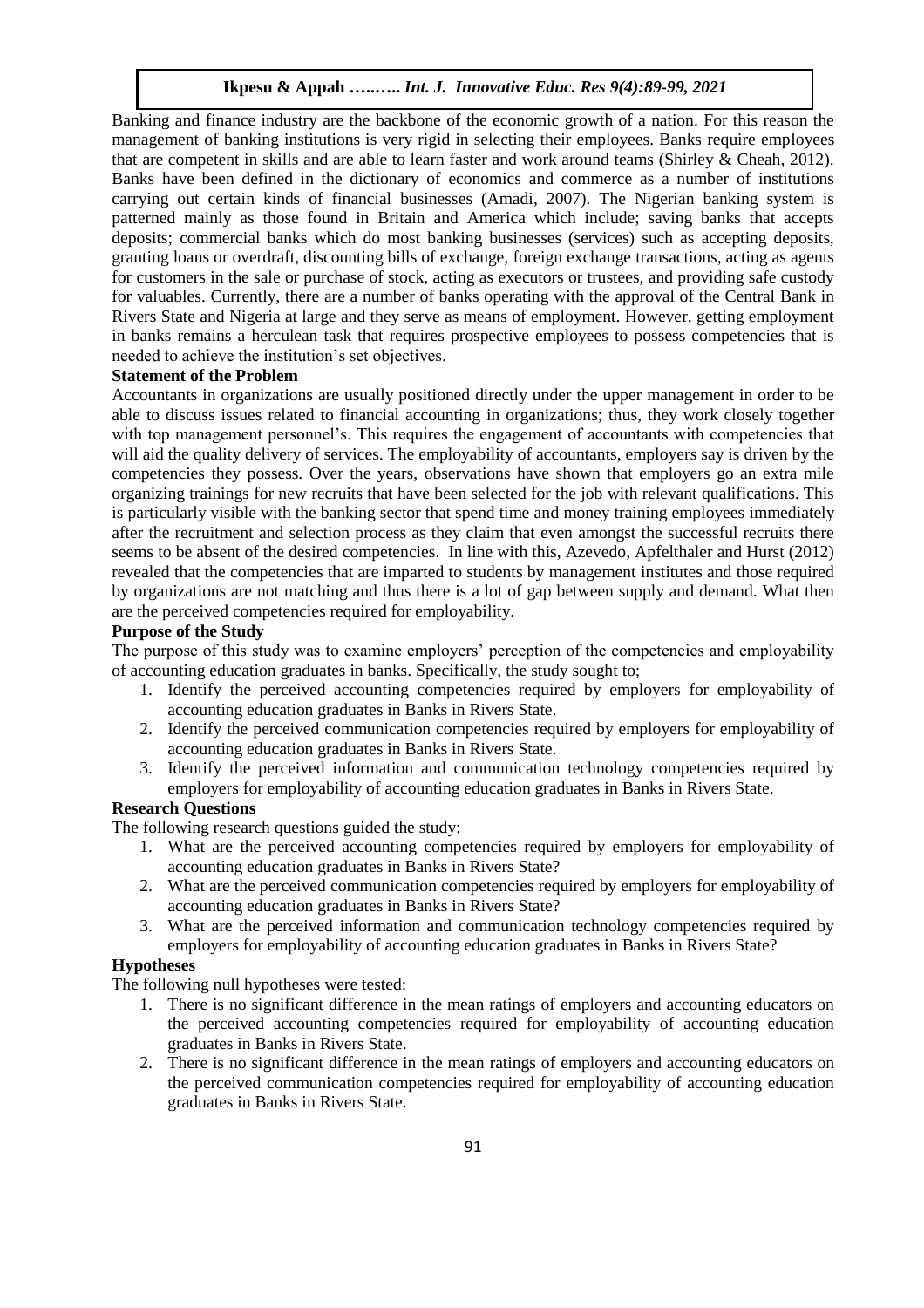3. There is no significant difference in the mean ratings of employers and accounting educators on the perceived information and communication technology competencies required for employability of accounting education graduates in Banks in Rivers State.

## **METHODOLOGY**

This study adopted the descriptive survey research design and the population for the study comprised of 16 Employers (Bank Regional Managers) in Rivers State and 19 Accounting Educators drawn from Rivers State University; Ignatius Ajuru University of Education, University of Port Harcourt and Federal College of Education Technical, Omoku all located in Rivers State, Nigeria; making a total population of 35 as shown in Table 1 below. The entire population size was used for the study, since the population was small and no sampling technique was required. The instrument for data collection was 30 itemstructured questionnaire titled "Employers Perception of Competencies and Employability of Accounting Education Graduates Questionnaire" (EPCEAEGQ). The instrument provided response to the three research questions. Item 1-10 will address research question one, item 11 – 20 addressing research question 2 and item 21-30 addressing research question three in a 4-point rating scale of "Strongly Agree" (SA) – 4 points, "Agree" (A) – 3 points, "Disagree" (D) – 2 points and "Strongly Disagree" (SA) – 1 point. To establish the validity of the instrument, the questionnaire was subjected to face and content validity by two experts with accounting background from the Department of Business Education and one expert in Measurement and Evaluation, all of Faculty of Education in Rivers State University. To ensure the consistency of the instrument, the Cronbach alpha method of reliability was adopted in establishing a reliability coefficient of 0.88. All copies of the questionnaire were retrieved and used for the study. The data analysis was done using the mean to analyze the research questions while t-test was used to test the hypotheses. The mean was obtained by the summation of all responses as assigned to a rating scale in an item divided by the total number of responses:  $4+3+2+1/4 = 2.50$ . The mean score of 2.50 and above indicated an agreement, while those below 2.50 indicated disagreement. Also, the decision rules for the hypotheses was that hypothesis with t-calculated value less than the t-critical table value of 1.96 was accepted whereas if it is greater than the critical table value it was rejected. **Table 1: Population Distribution**

| Lable 1. I optimum Distribution |                |              |  |  |  |  |  |  |
|---------------------------------|----------------|--------------|--|--|--|--|--|--|
| S/N                             | <b>Groups</b>  | <b>Total</b> |  |  |  |  |  |  |
| Ι.                              | Employers      | 16           |  |  |  |  |  |  |
| 2.                              | <b>RSU</b>     |              |  |  |  |  |  |  |
| 3.                              | <b>IAUE</b>    |              |  |  |  |  |  |  |
| 4.                              | <b>UNIPORT</b> | h            |  |  |  |  |  |  |
| 5.                              | FCE(T)         | 4            |  |  |  |  |  |  |
| <b>G/TOTAL</b>                  |                | 35           |  |  |  |  |  |  |

Source: Departmental Offices and Bank H/Qs, 2019.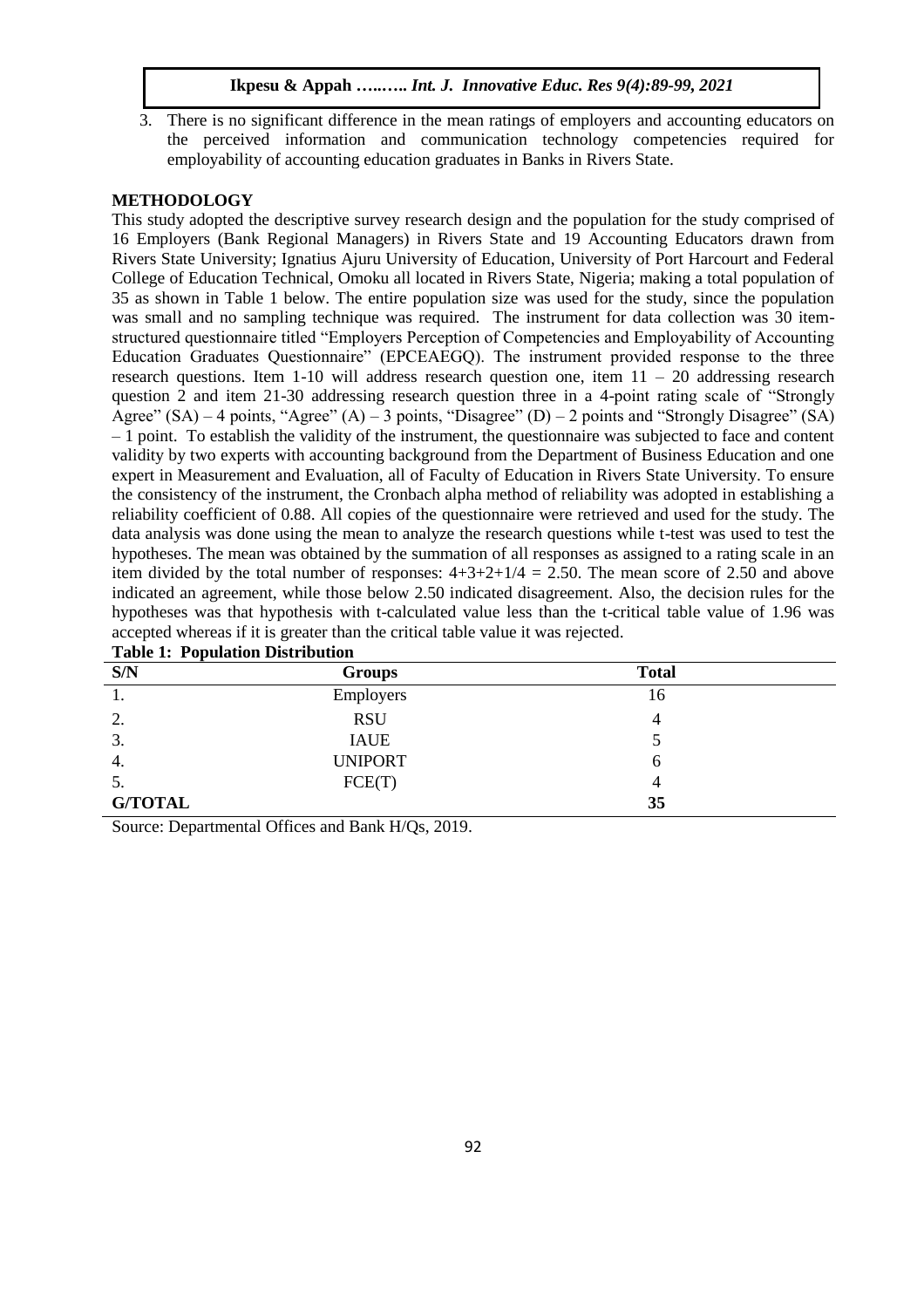# **RESULTS**

# **Research Question 1**

*What are the perceived accounting competencies required by employers for employability of accounting education graduates in Banks in Rivers State?*

#### **Table 2: Mean Ratings on Perceived Accounting Competencies required by Employers for Employability of Accounting Education Graduates in Banks in Rivers State N=35**

|                | $N=35$                                                          |                |                          |                |                                     |           |                |  |
|----------------|-----------------------------------------------------------------|----------------|--------------------------|----------------|-------------------------------------|-----------|----------------|--|
| $\mathbf{S/N}$ | <b>Items</b>                                                    |                | <b>Employers</b><br>(16) |                | <b>Accounting Educators</b><br>(19) |           |                |  |
|                |                                                                 | $\overline{X}$ | <b>SD</b>                | <b>Remarks</b> | $\boldsymbol{X}$                    | <b>SD</b> | <b>Remarks</b> |  |
| 1.             | The ability to keep accurate financial<br>records.              | 3.94           | 0.24                     | <b>SA</b>      | 3.92                                | 0.27      | <b>SA</b>      |  |
| 2.             | The ability to interpret simple financial<br>statement.         | 3.88           | 0.33                     | <b>SA</b>      | 3.87                                | 0.47      | <b>SA</b>      |  |
| 3.             | The ability to control and maintain<br>stocks.                  | 3.81           | 0.53                     | <b>SA</b>      | 3.79                                | 0.73      | SA             |  |
| 4.             | The ability to present simple income and<br>expenditure report. | 3.75           | 0.66                     | SA             | 3.74                                | 0.78      | SA             |  |
| 5.             | The ability to determine profit of a<br>particular period.      | 3.63           | 0.99                     | SA             | 3.61                                | 0.93      | <b>SA</b>      |  |
| 6.             | The ability to detect fraud.                                    | 3.69           | 0.85                     | <b>SA</b>      | 3.66                                | 0.89      | <b>SA</b>      |  |
| 7.             | The ability to undertake simple audit.                          | 3.82           | 0.73                     | <b>SA</b>      | 3.79                                | 0.73      | <b>SA</b>      |  |
| 8.             | The ability to prepare bank<br>reconciliation statement.        | 3.94           | 0.24                     | <b>SA</b>      | 3.92                                | 0.35      | SA             |  |
| 9.             | The ability to handle various accounting<br>books.              | 3.81           | 0.53                     | <b>SA</b>      | 3.79                                | 0.73      | <b>SA</b>      |  |
| 10.            | The ability to analyze various tax laws.                        | 3.88           | 0.33                     | <b>SA</b>      | 3.84                                | 0.59      | <b>SA</b>      |  |
|                | <b>Total Mean/SD</b>                                            | 38.2           | 5.43                     |                | 37.9                                | 6.47      |                |  |
|                | <b>Grand Mean/SD</b>                                            | 3.82           | 0.54                     | <b>SA</b>      | 3.79                                | 0.65      | <b>SA</b>      |  |

*Source: Field Survey, 2019.*

The data presented in table 2 shows the responses of the respondents in the various average mean scores of 3.92, 3.88, 3.80, 3.75, 3.62, 3.68, 3.81, 3.93, 3.80 and 3.86 which implies that the respondents agreed that accounting education graduates require the ability to keep accurate financial records; ability to interpret simple financial statement; ability to control and maintain stocks; ability to present simple income and expenditure report; ability to determine profit of a particular period; ability to detect fraud; ability to undertake simple audit; ability to prepare bank reconciliation statement; ability to handle various accounting books and ability to analyze various tax laws.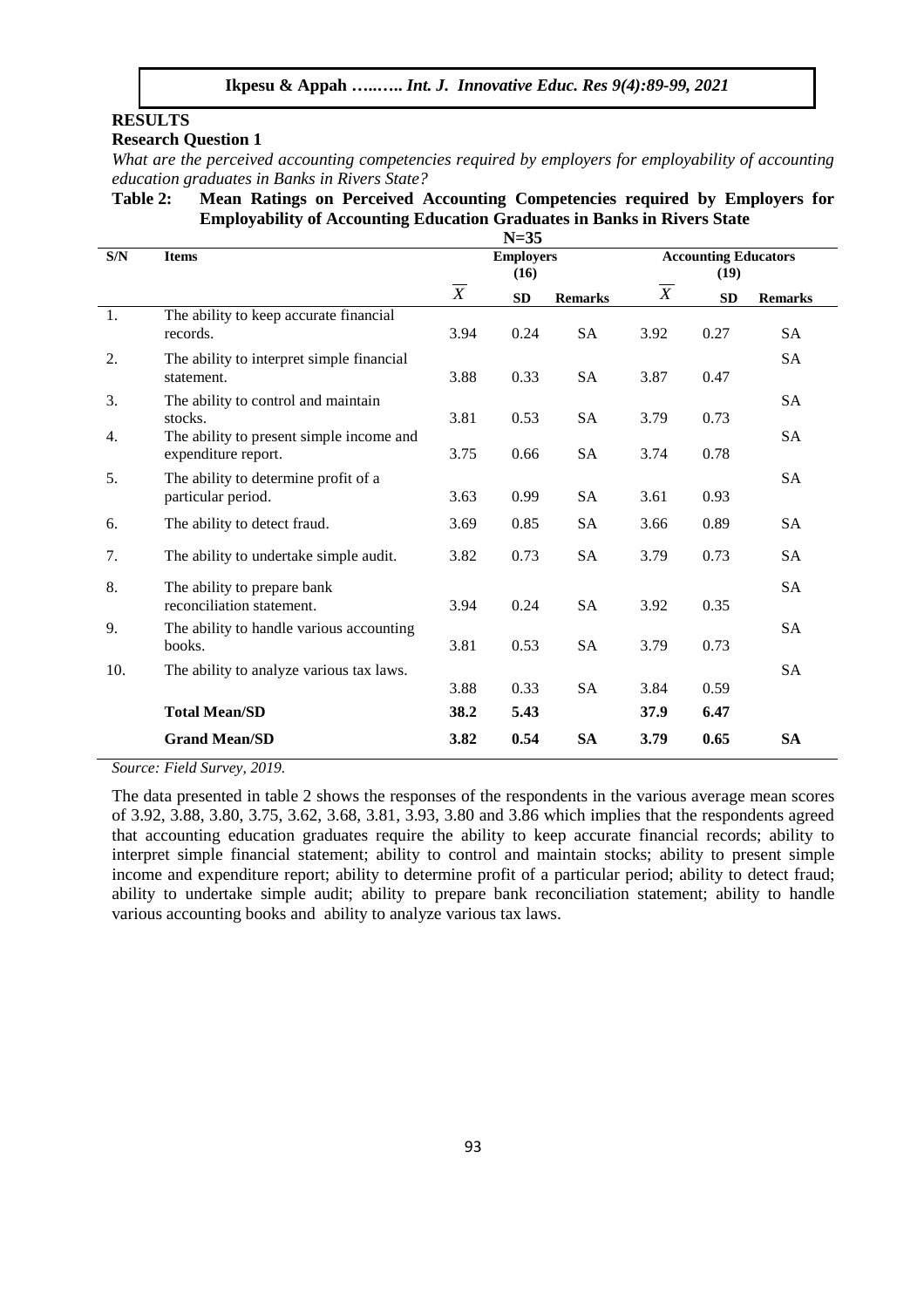**Ikpesu & Appah …..…..** *Int. J. Innovative Educ. Res 9(4):89-99, 2021*

| Employability of Accounting Education Graduates in Banks in Kivers State<br>$N=35$ |                                                                     |                           |                          |                |                                     |      |                |  |  |
|------------------------------------------------------------------------------------|---------------------------------------------------------------------|---------------------------|--------------------------|----------------|-------------------------------------|------|----------------|--|--|
| $\mathbf{S/N}$                                                                     | <b>Items</b>                                                        |                           | <b>Employers</b><br>(16) |                | <b>Accounting Educators</b><br>(19) |      |                |  |  |
|                                                                                    |                                                                     | $\overline{\overline{X}}$ | SD                       | <b>Remarks</b> | $\overline{X}$                      | SD   | <b>Remarks</b> |  |  |
| 11.                                                                                | Accountants require reading skills.                                 | 3.94                      | 0.24                     | <b>SA</b>      | 3.92                                | 0.27 | <b>SA</b>      |  |  |
| 12.                                                                                | Accountants require writing skills.                                 | 3.88                      | 0.33                     | <b>SA</b>      | 3.87                                | 0.47 | SA             |  |  |
| 13.                                                                                | Accountants require listening skills.                               | 3.88                      | 0.33                     | <b>SA</b>      | 3.87                                | 0.47 | <b>SA</b>      |  |  |
| 14.                                                                                | Accountants require speaking skills.                                | 3.81                      | 0.53                     | <b>SA</b>      | 3.79                                | 0.73 | <b>SA</b>      |  |  |
| 15.                                                                                | Accountants require reporting skills.                               | 3.63                      | 0.99                     | <b>SA</b>      | 3.61                                | 0.93 | <b>SA</b>      |  |  |
| 16.                                                                                | Accountants require relationship skills.                            |                           |                          |                |                                     |      | <b>SA</b>      |  |  |
|                                                                                    |                                                                     | 3.63                      | 0.99                     | <b>SA</b>      | 3.61                                | 0.93 |                |  |  |
| 17.                                                                                | Accountants require the ability to<br>comprehend written materials. | 3.69                      | 0.85                     | <b>SA</b>      | 3.68                                | 0.83 | <b>SA</b>      |  |  |
| 18.                                                                                | Accountants require the ability to convey                           |                           |                          |                |                                     |      | SA             |  |  |
|                                                                                    | information without interference.                                   | 3.63                      | 0.99                     | <b>SA</b>      | 3.61                                | 0.93 |                |  |  |
| 19.                                                                                | Accountants require information<br>analyzing skills.                | 3.88                      | 0.33                     | <b>SA</b>      | 3.84                                | 0.59 | <b>SA</b>      |  |  |
| 20.                                                                                | Accountants require the ability to                                  |                           |                          |                |                                     |      | <b>SA</b>      |  |  |
|                                                                                    | articulate ideas.                                                   | 3.63                      | 0.99                     | <b>SA</b>      | 3.61                                | 0.93 |                |  |  |
|                                                                                    | <b>Total Mean/SD</b>                                                | 37.6                      | 6.57                     |                | 37.4                                | 7.1  |                |  |  |
|                                                                                    | <b>Grand Mean/SD</b>                                                | 3.76                      | 0.66                     | <b>SA</b>      | 3.74                                | 0.71 | <b>SA</b>      |  |  |

**Research Question 2:** *What are the perceived communication competencies required by employers for employability of accounting education graduates in Banks in Rivers State?*

# **Table 3: Mean Ratings on Perceived Communication Competencies required by Employers for Employability of Accounting Education Graduates in Banks in Rivers State**

*Source: Field Survey, 2019.*

The data presented in table 3 shows the responses of the respondents in the various average mean scores of 3.93, 3.88, 3.88, 3.80, 3.62, 3.62, 3.69, 3.62, 3.86 and 3.62 which implies that the respondents agreed that accounting education graduates require reading skills; writing skills; listening skills; speaking skills; reporting skills; relationship skills; ability to comprehend written materials; ability to convey information without interference; ability to convey information without interference; information analyzing skills and ability to articulate ideas.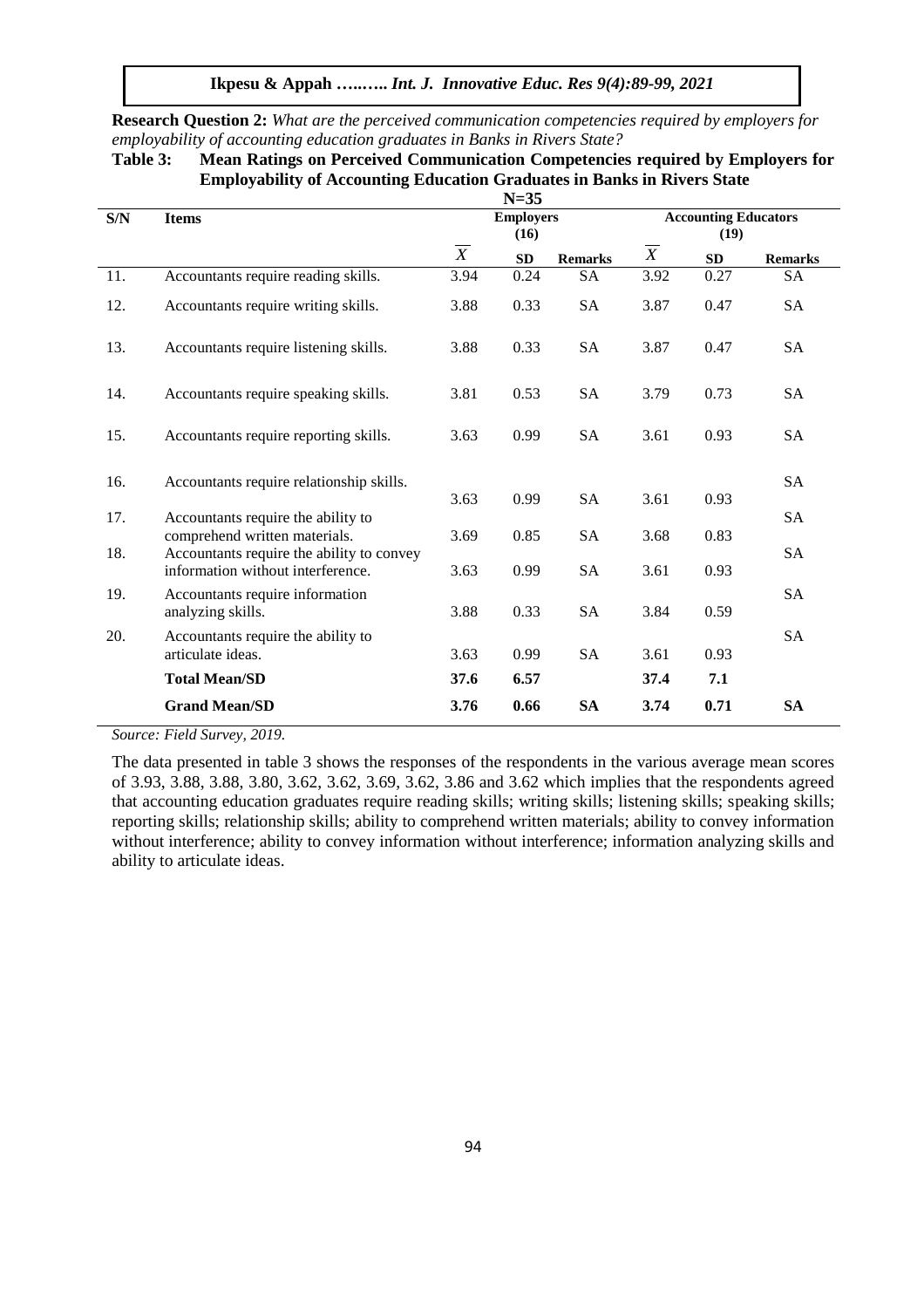|     | Competencies required by Employers for Employability of Accounting Education                                             |                |                                    |                |                |                          |                |  |  |
|-----|--------------------------------------------------------------------------------------------------------------------------|----------------|------------------------------------|----------------|----------------|--------------------------|----------------|--|--|
| S/N | <b>Graduates in Banks in Rivers State</b><br><b>Items</b>                                                                |                | $N=35$<br><b>Employers</b><br>(16) |                |                | <b>Employers</b><br>(19) |                |  |  |
|     |                                                                                                                          | $\overline{X}$ | ${\bf SD}$                         | <b>Remarks</b> | $\overline{X}$ | SD                       | <b>Remarks</b> |  |  |
| 21. | Accountants require computer operation<br>skills.                                                                        | 3.88           | 0.3                                | <b>SA</b>      | 3.87           | 0.47                     | <b>SA</b>      |  |  |
| 22. | Accountants require the ability to prepare<br>text documents using Microsoft Word<br>software package.                   | 3.69           | 0.68                               | <b>SA</b>      | 3.68           | 0.83                     | <b>SA</b>      |  |  |
| 23. | Accountants require the ability to prepare<br>numerical documents using Microsoft<br>Excel software package.             | 3.94           | 0.24                               | <b>SA</b>      | 3.92           | 0.35                     | <b>SA</b>      |  |  |
| 24. | Accountants require the ability to do<br>presentations using Microsoft<br>PowerPoint software package.                   | 3.63           | 0.99                               | <b>SA</b>      | 3.61           | 0.93                     | <b>SA</b>      |  |  |
| 25. | Accountants require the ability to use the<br>internet.                                                                  | 3.75           | 0.66                               | <b>SA</b>      | 3.71           | 0.86                     | <b>SA</b>      |  |  |
| 26. | Accountants require the ability to create,<br>format, save, retrieve and print<br>documents.                             | 3.88           | 0.33                               | <b>SA</b>      | 3.87           | 0.47                     | <b>SA</b>      |  |  |
| 27. | Accountants require the ability to use<br>gadgets such as scanners, printers,<br>photocopiers, android phones et cetera. |                |                                    |                |                |                          | <b>SA</b>      |  |  |
| 28. | Accountants require the ability to use<br>accounting software packages such as                                           | 3.94           | 0.24                               | <b>SA</b>      | 3.92           | 0.27                     | <b>SA</b>      |  |  |
| 29. | Peachtree, Sage, and QuickBooks et<br>cetera.<br>Accountants require file directory                                      | 3.94           | 0.24                               | <b>SA</b>      | 3.92           | 0.27                     | <b>SA</b>      |  |  |
|     | management skills.                                                                                                       | 3.75           | 0.66                               | <b>SA</b>      | 3.74           | 0.78                     |                |  |  |
| 30. | Accountants require information<br>management skills.                                                                    | 3.75           | 0.66                               | <b>SA</b>      | 3.74           | 0.78                     | <b>SA</b>      |  |  |
|     | <b>Total Mean/SD</b>                                                                                                     | 38.2           | 5.03                               |                | 38.1           | 6.01                     |                |  |  |
|     | <b>Grand Mean/SD</b>                                                                                                     | 3.82           | 0.50                               | <b>SA</b>      | 3.81           | 0.60                     | <b>SA</b>      |  |  |

**Research Question 3:** *What are the perceived information and communication technology competencies* 

*required by employers for employability of accounting education graduates in Banks in Rivers State?* **Table 4: Mean Ratings on Perceived Information and Communication Technology** 

*Source: Field Survey, 2019.*

The data presented in table 4 shows the responses of the respondents in the various average mean scores of 3.88, 3.69, 3.83, 3.62, 3.73, 3.88, 3.93, 3.93, 3.75 and 3.75 which implies that the respondents agreed that accounting education graduates require computer operation skills; ability to prepare text documents using Microsoft Word software package; ability to prepare numerical documents using Microsoft Excel software package; ability to do presentations using Microsoft PowerPoint software package; ability to use the internet; ability to create, format, save, retrieve and print documents; ability to use gadgets such as scanners, printers, photocopiers, android phones et cetera; ability to use accounting software packages such as Peachtree, Sage, and QuickBooks et cetera; file directory management skills and information management skills.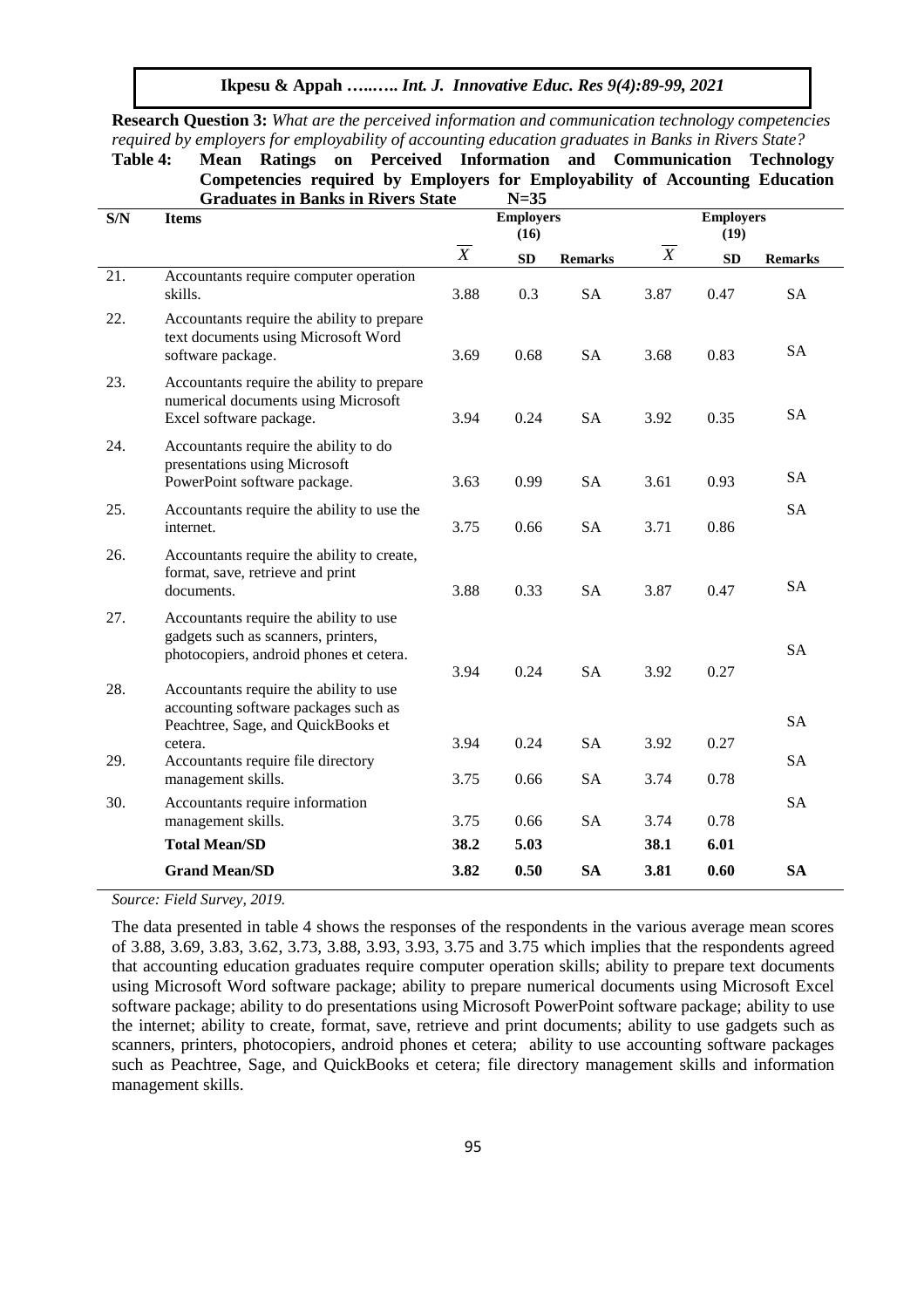# **Hypothesis 1**

There is no significant difference in the mean ratings of employers and accounting educators on the perceived accounting competencies required for employability of accounting education graduates in Banks in Rivers State.<br>Table 5: t-test

| ravit J.                    | t-iest result on Accounting Competencies required for Employability |             |      |    |        |         |       |                 |  |  |
|-----------------------------|---------------------------------------------------------------------|-------------|------|----|--------|---------|-------|-----------------|--|--|
| <b>Respondents</b>          | N                                                                   | <b>Mean</b> | Std. | Df | t- Cal | t- Crit | L/Sig | <b>Decision</b> |  |  |
|                             |                                                                     |             | Dev. |    | Value  | Value   |       |                 |  |  |
| <b>Employers</b>            | 16                                                                  | 3.82        | 0.54 |    |        |         |       |                 |  |  |
|                             |                                                                     |             |      | 33 | 0.15   | 1.67    | 0.05  | Accepted        |  |  |
| Acct. Educators             | 58                                                                  | 3.79        | 0.65 |    |        |         |       |                 |  |  |
| Source: Field Survey, 2019. |                                                                     |             |      |    |        |         |       |                 |  |  |

**Table 5: t-test Result on Accounting Competencies Required for Employability**

Table 5 above revealed a t-calculated value of 0.15 which is less than the standard t-critical value of 1.67; thus, the null hypothesis was accepted. The result therefore is that there is no significant difference in the mean ratings of employers and accounting educators on the perceived accounting competencies required for employability of accounting education graduates in Banks in Rivers State.

#### **Hypothesis 2**

There is no significant difference in the mean ratings of employers and accounting educators on the perceived communication competencies required for employability of accounting education graduates in Banks in Rivers State.

| Table 6:                    | t-test Result on Communication Competencies Required for Employability |             |      |    |        |         |       |                 |  |  |
|-----------------------------|------------------------------------------------------------------------|-------------|------|----|--------|---------|-------|-----------------|--|--|
| <b>Respondents</b>          | N                                                                      | <b>Mean</b> | Std. | Df | t- Cal | t- Crit | L/Sig | <b>Decision</b> |  |  |
|                             |                                                                        |             | Dev. |    | Value  | Value   |       |                 |  |  |
| <b>Employers</b>            | 16                                                                     | 3.76        | 0.66 |    |        |         |       |                 |  |  |
|                             |                                                                        |             |      |    |        |         |       |                 |  |  |
|                             |                                                                        |             |      | 33 | 0.10   | 1.67    | 0.05  | Accepted        |  |  |
|                             |                                                                        |             |      |    |        |         |       |                 |  |  |
| Acct. Educators             | 58                                                                     | 3.74        | 0.71 |    |        |         |       |                 |  |  |
| Source: Field Survey, 2019. |                                                                        |             |      |    |        |         |       |                 |  |  |

Table 6 above revealed a t-calculated value of 0.10 which is less than the standard t-critical value of 1.67; thus, the null hypothesis was accepted. The result therefore is that there is no significant difference in the mean ratings of employers and accounting educators on communication competencies required for employability of Accountants in Banks in Rivers State.

#### **Hypothesis 3**

There is no significant difference in the mean ratings of employers and accounting educators on the perceived information and communication technology competencies required for employability of accounting education graduates in Banks in Rivers State.

| Table 7:                    |    |             |                                   |    |        |              |       | t-test Result on Information and Communication Technology Competencies |
|-----------------------------|----|-------------|-----------------------------------|----|--------|--------------|-------|------------------------------------------------------------------------|
|                             |    |             | <b>Required for Employability</b> |    |        |              |       |                                                                        |
| <b>Respondents</b>          | N  | <b>Mean</b> | Std.                              | Df | t- Cal | t- Crit      | L/Sig | <b>Decision</b>                                                        |
|                             |    |             | Dev.                              |    | Value  | <b>Value</b> |       |                                                                        |
| <b>Employers</b>            | 16 | 3.82        | 0.50                              |    |        |              |       |                                                                        |
|                             |    |             |                                   |    |        |              |       |                                                                        |
|                             |    |             |                                   | 33 | 0.05   | 1.67         | 0.05  | Accepted                                                               |
|                             |    |             |                                   |    |        |              |       |                                                                        |
| Acct. Educators             | 58 | 3.81        | 0.60                              |    |        |              |       |                                                                        |
| Source: Field Survey, 2019. |    |             |                                   |    |        |              |       |                                                                        |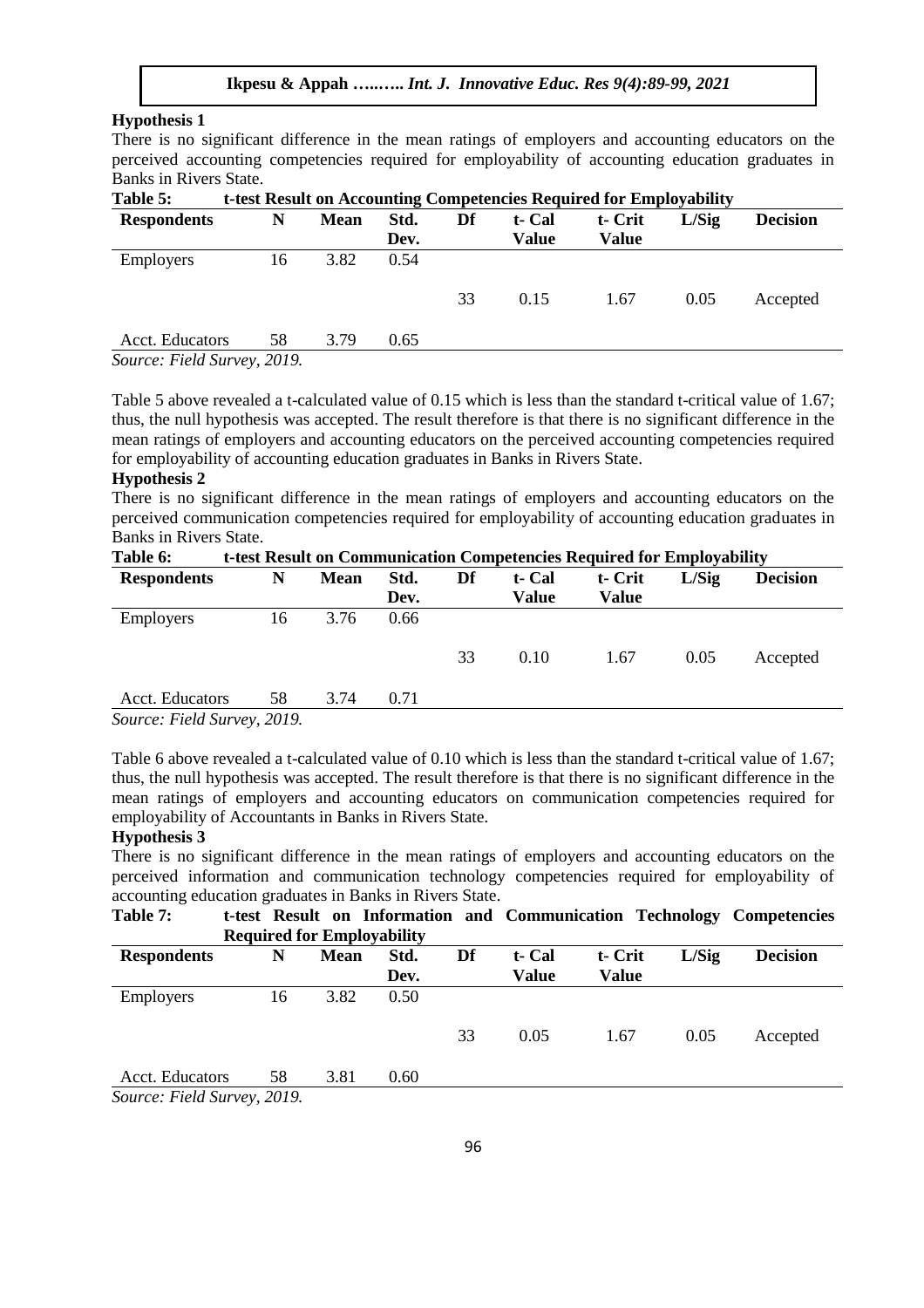Table 7 above revealed a t-calculated value of 0.05 which is less than the standard t-critical value of 1.67; thus, the null hypothesis was accepted. The result therefore is that there is no significant difference in the mean ratings of employers and accounting educators on information and communication technology competencies required for employability of accounting education graduates in Banks in Rivers State.

### **DISCUSSION OF FINDINGS**

One of the findings of this study was that the respondents agreed that accounting education graduates require the ability to keep accurate financial records; ability to interpret simple financial statement; ability to control and maintain stocks; ability to present simple income and expenditure report; ability to determine profit of a particular period; ability to detect fraud; ability to undertake simple audit; ability to prepare bank reconciliation statement; ability to handle various accounting books and ability to analyze various tax laws for employability as perceived by employers in Banks. This finding agrees with Seedwell and Muyako (2015) who discovered that computing techniques and reporting skills are required by employers. The findings also agrees with Okolie and Izedonmi (2014) who revealed that technological capabilities in the critical professional spheres of accounting, auditing, taxation, finance, business strategy, are required as perceived and desired by employers.

Result on hypothesis one indicates that there is no significant difference in the mean ratings of employers and accounting educators on the perceived accounting competencies required for employability of accounting education graduates in Banks in Rivers State. This shows that the accounting competencies required by accounting education graduates in banks as perceived by employers are not different from that as perceived by accounting educators. It is therefore the duty of accounting educators to ensure that the required accounting competencies are adequately transferred to prospective accountants.

The study revealed that the respondents agreed that accounting education graduates require reading skills; writing skills; listening skills; speaking skills; reporting skills; relationship skills; ability to comprehend written materials; ability to convey information without interference; ability to convey information without interference; information analyzing skills and ability to articulate ideas for employability as perceived by employers in Banks. This finding aligns with Jones (2011) who in course of investigating the communication skills required by accounting employers, found basic writing skills as the most important and the second being effective documentation and that the following written communication skills are the most important: effectively organized sentences and paragraphs; writing clearly and precisely; spelling correctly; preparing concise, accurate and supportive documents; documenting work completely and accurately; using correct grammar; conscientiously editing and revising documents; and effectively using email. Okolie and Izedonmi (2014) who revealed that communication skills, managerial skills, leadership skills are required as perceived and desired by employers. These are all communication competencies required by accountants in banks.

Result on hypothesis two indicates that there is no significant difference in the mean ratings of employers and accounting educators on communication competencies required for employability of accounting education graduates in Banks in Rivers State. The result clearly shows that both employers and accounting educators agrees with the required communication competencies required by accountants as to function effectively in banks. Efforts must be made to ensure that the required communication competencies are inculcated into prospective accountants for better service delivery.

The study also revealed that the respondents agreed that accounting education graduates require computer operation skills; ability to prepare text documents using Microsoft Word software package; ability to prepare numerical documents using Microsoft Excel software package; ability to do presentations using Microsoft PowerPoint software package; ability to use the internet; ability to create, format, save, retrieve and print documents; ability to use gadgets such as scanners, printers, photocopiers, android phones et cetera; ability to use accounting software packages such as Peachtree, Sage, and QuickBooks et cetera; file directory management skills and information management skills for employability as perceived by employers in Banks. This finding aligns with Shirley and Cheah (2012) who opined that banks require employees that are competent in skills and are able to learn faster and work around teams. The findings also agree with Okolie and Izedonmi (2014) who revealed that technological capabilities and information technology skills are required as perceived and desired by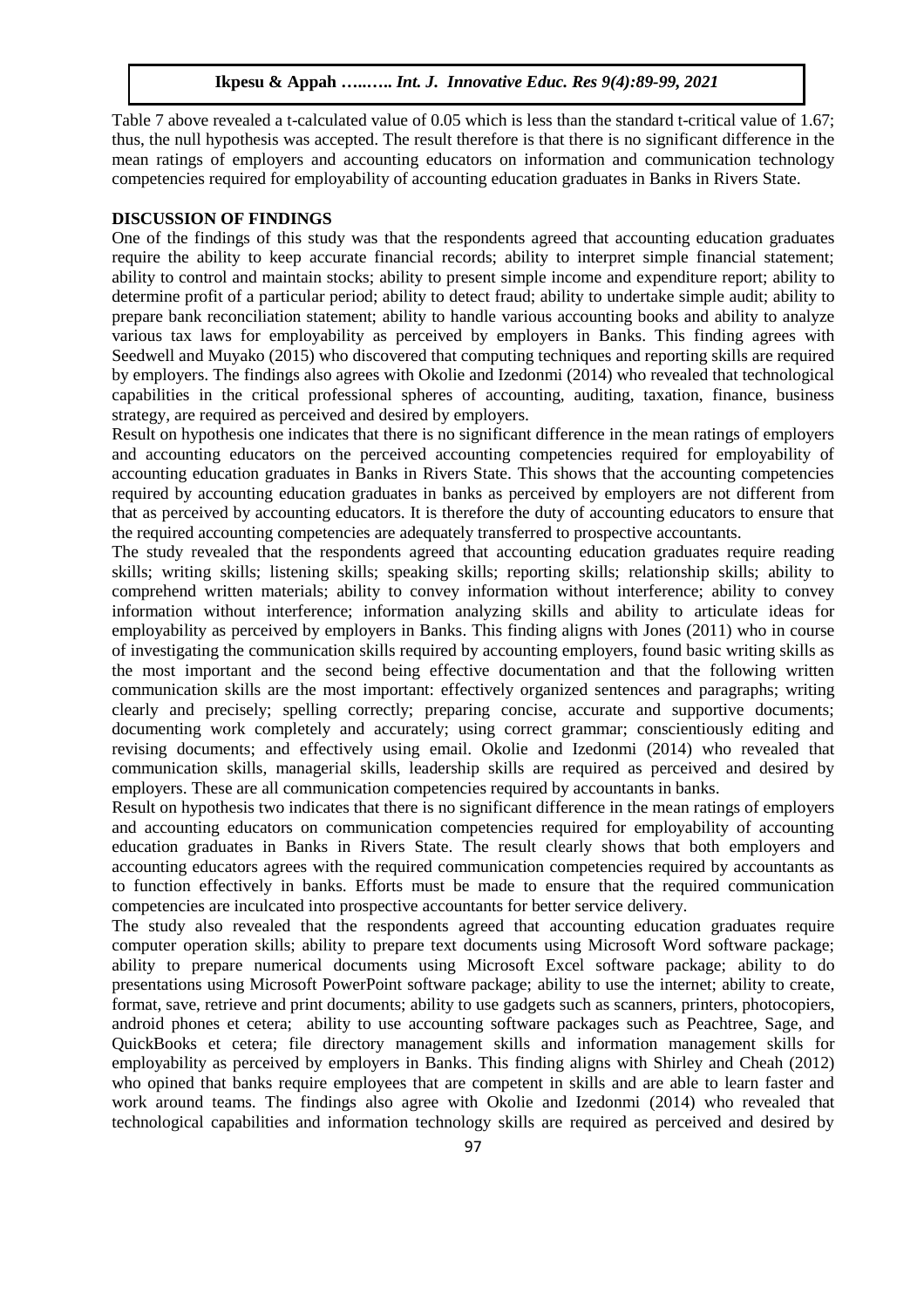employers. These competencies are required for effective service delivery and as such every prospective employee needs to acquire the skills.

Result on hypothesis three indicates that there is no significant difference in the mean ratings of employers and accounting educators on information and communication technology competencies required for employability of accounting education graduates in Banks in Rivers State. This shows that the information and communication technology competencies required by accounting education graduates in banks as perceived by employers are not different from that as perceived by accounting educators. It is therefore expected that the information and communication technology competencies required are possessed by prospective accountants as to function effectively.

# **CONCLUSION**

The banking and finance industry are the backbone of the economic growth of a nation and as such management of banking institutions are very rigid in selecting their employees. Banks require employees that are competent in skills and are able to learn faster and work around teams. Generally, employers lookout for job applicants who do not only have technical skills that can be applied in the workplace but also those who can communicate effectively; can solve problems; have good information and communication technology skills and are flexible in their approach to work. These skills are also perceived necessary by accounting educators and as such accounting education graduates needs to possess all of it to perform effectively in the business world. The private and public sectors are becoming more conscious of the need for competent accounting graduates and expresses concern about the need to improve the quality of accountants.

# **RECOMMENDATIONS**

Based on the findings of this study, the following recommendations were made;

- 1. Institutions must undertake efforts to equip accounting education graduates with relevant accounting competencies as perceived by employers as to equip prospective accountants for the task ahead.
- 2. Accountants and prospective accountants must ensure the development of the perceived communication competencies as required by employers to ensure effective relationship in achieving organizational goals.
- 3. Institutions should ensure the use of information and communication technology for instructional delivery as this will help build the information and communication technology competencies of prospective accountants as required by employers.
- 4. Institutions must continuously engage the banking industry and other sectors in understanding their evolving requirements with regard to what employability competencies accounting education graduates should possess.

## **REFERENCES**

- Altarawneh, G. A. (2016). An empirical evaluation of accounting graduates' employability skills from Jordanian employers' perspective. *International Business Research, 9*(1), 58 – 65.
- Amadi, E. A. (2007). Utilization of electronic commerce in commercial banks operating in Rivers State. *Unpublished Ph.D Thesis*, Department of Vocational Teacher Education, University of Nigeria, Nsuka, Enugu.
- Azevedo, A., Apfelthaler, G. & Hurst, D. (2012), Competency development in business graduates: an industry-driven approach for examining the alignment of undergraduate business education with industry requirements. *The International Journal of Management Education, 10* (1), 12–28.
- Enete, F., Amusa, R.O., & Eze, B. (2009). Competencies expected of agricultural education students. *Nigerian Vocational Journal*, *12*(1), 146-150.
- International Labour Organization. (2013). Enhancing youth employability: The importance of core work skills. Retrieved 25th March, 2019 from; [www.ilo.org/skills.](http://www.ilo.org/skills)